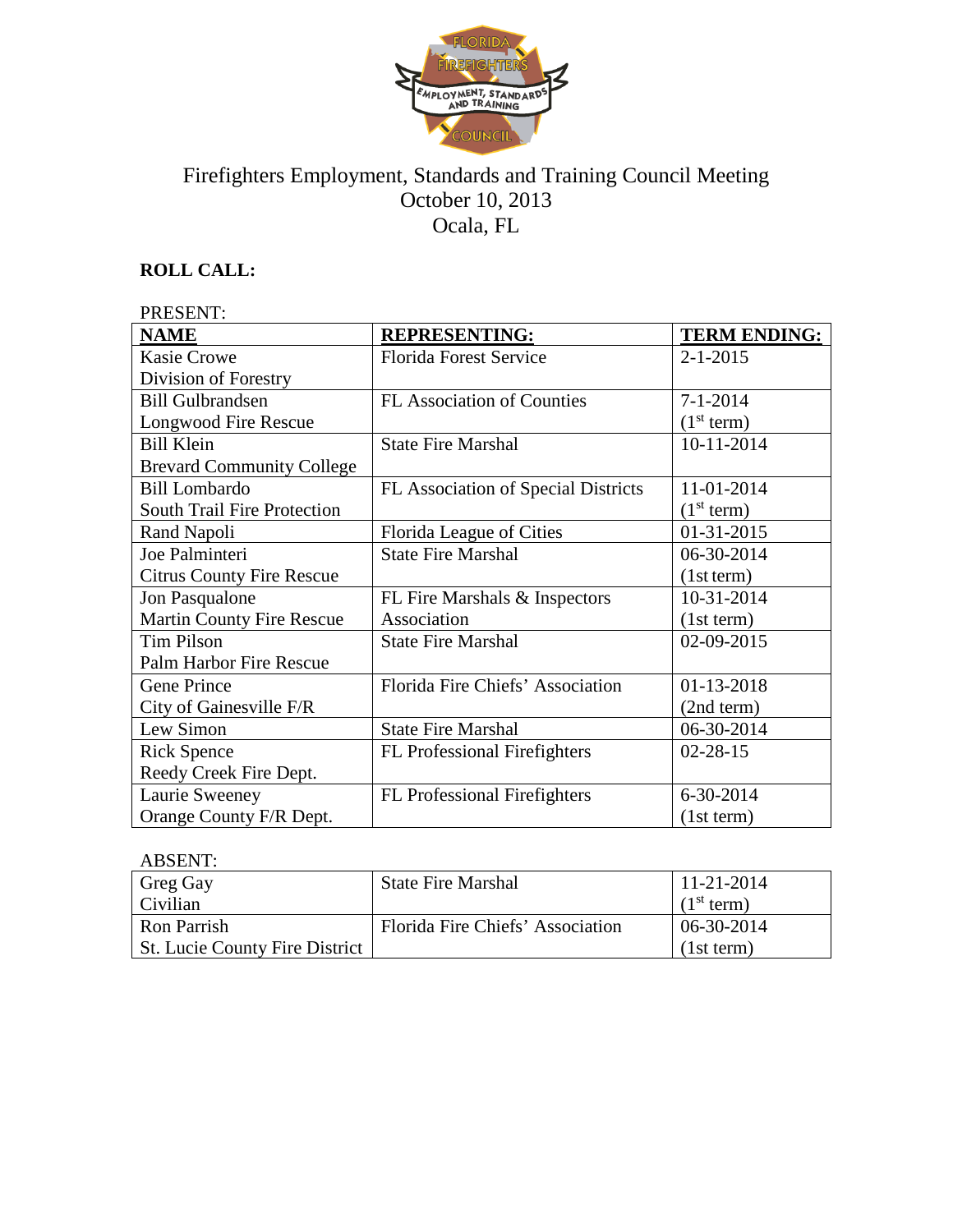The Firefighters Employment, Standards and Training Council meeting was called to order.

**On a motion duly made**, the minutes from the Firefighters Employment, Standards and Training Council meeting held on July 22, 2013 were approved.

### **Motion carried**.

### **REPORT FROM DIVISION:** *given by Director, Julius Halas*

- Combined program FFII/EMT
	- o Several training centers close to proposing the combined format for approval
- Tallahassee Firefighter Memorial moving ahead (planning)
- Fireworks Bill has the attention of the Fire Marshal's office.

**On a motion duly made**, a letter will be drafted by the Council to the CFO in support of the FF/EMT initiative. The letter of support will also include mention of a memorandum of understanding (MOU) between the Department of Health and the Department of Education for this initiative.

#### **Motion carried**.

### **REPORT FROM THE BUREAU:** *given by Bureau Chief, Barry Baker, Chief Bill Wentlandt*

- Fire Officer Program
	- o Rule has been filed (updates on website)
- Fire Safety Officer
	- o Workshops being scheduled
- Statutes/Rules
	- o Firefighter Retention Update
- Rule Development
	- o Currently 15 rules need work
	- o Process will likely exceed 1 year
- Senate Bill 56 "Sudden Unexpected Infant Death" (SIDS)
	- o Fire/Police/EMS may need further training more information as it becomes available
- FSFC Campus
	- o Fencing around campus approved
	- o AC/Boilers on campus have been fully replaced
	- o Duct work to follow (cleaning)
	- o Roof repairs needed (roof replacement)
- Legislative Budget requests (LBR's)
	- o Requests in for;